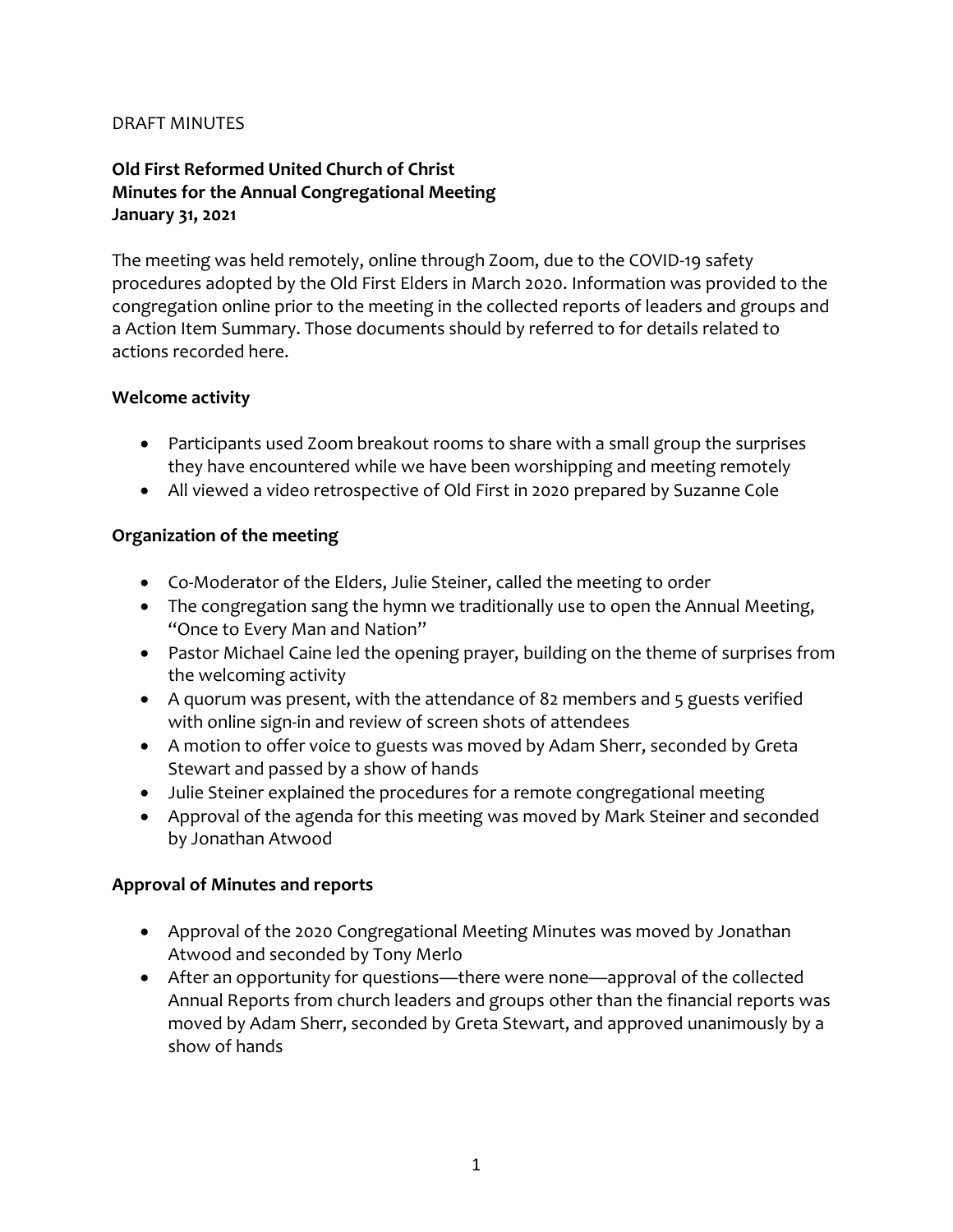### **Financial reports**

- Financial Secretary Adam Sherr provided an overview of and answered questions about his report available online, highlighting the near-record level of receipts from 2020 pledges, the continuing strong support of the UCC by Old First through Our Church's Wider Mission and special offerings, and a record number of pledges for 2021
- Treasurer Jonathan Vogan provided an overview of and answered questions about his report on 2020 and the proposed 2021 budget, both available online, highlighting the cost-saving efforts, especially in light of the decrease in income from building, that resulted in a balanced budget in 2020 and, we hope, in 2021
- Approval of all financial reports, including the proposed 2021 budget, was moved by Steve Wilhite and seconded by Greta Stewart and approved unanimously by a show of hands

# **Offertory**

## **Church leadership**

- Julie Steiner thanked those finishing terms in leadership positions: Alexa Sherr, Meg Bigelow, and Yiwola Awoyale as Elders; Nancy Donohue as chair of the Administration Standing Leadership Group; Gerry Woodroffe as representative to the Penn Southeast Conference and Philadelphia Association of the UCC, and Barbara Gurley as representative to POWER; the congregation acknowledged their good work with applause.
- Julie explained the nominations for election and appointments for 2021
- Affirmation of nominated and appointed leaders was moved by Jane Acevedo, seconded by Nancy Donohue, and approved unanimously by a show of hands
- With regard to the vacant Christian Education position, Julie reported that Trixie Steiner-Rose, Lorena Haberern, and Tim Robinson will be leading an exploration of possible reorganization and revitalization of Old First's Christian Education program
- Julie informed the congregation that we still need representatives to the Pennsylvania Southeast Conference of the United Church of Christ and would welcome additional representatives to POWER

### **Sanctuary restoration proposal**

- Julie Steiner reminded the congregation that restoring the sanctuary was a goal in the previous capital campaign, that it proved unrealizable at the time, and that at last year's annual meeting the congregation identified restoration in time for the 300<sup>th</sup> anniversary in 2027 of Old First's founding in 1727 as an ongoing congregational goal
- She explained that the vote today will be on the process for the project, not the design details in it, and invited anyone interested in participating in the specific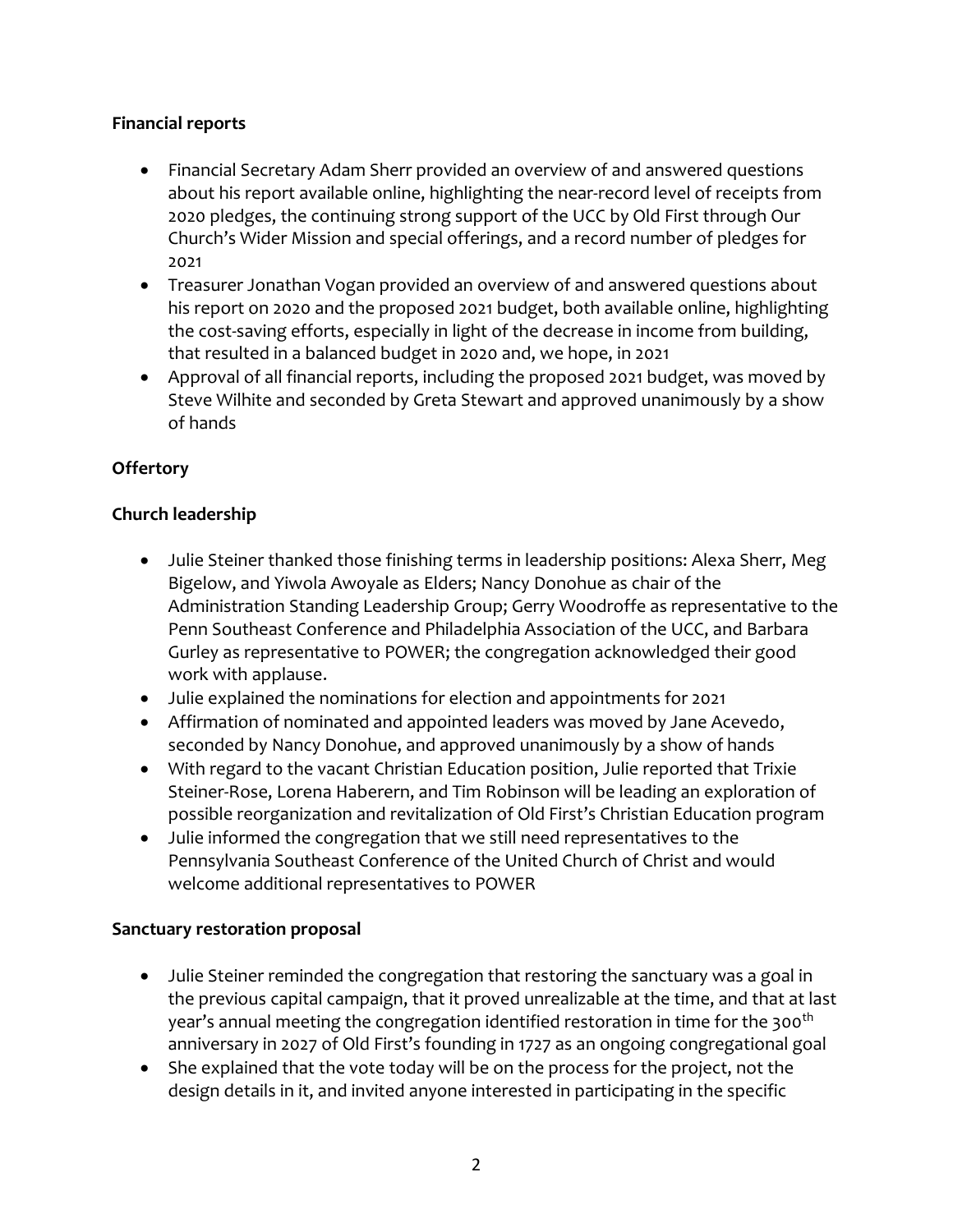planning to attend a meeting of or join the Sanctuary Enhancement and Accessibility Committee

- Janice Smith, chair of that Committee, provided an overview of its report available online, which report identifies the Committee's goal as "restoring the sanctuary using the vision of the 1837 congregation with the mission of 2027 in mind"
- She showed as slides images of the proposed restorations included in the online Action Item Summary
- Questions were asked and answered about the capacity of seating in the restored sanctuary (two-thirds of the current), the Historical Commission (it has no say on internal changes), the removal of the lectern (a single "desk" on the chancel for all functions is common in UCC churches and reflects the Reformed value of the centrality of the Word and the equality of all expressions of it), and the elevator (it cannot be extended to the balcony because of the structure of the building)
- Janice suggested that it might be appropriate to arrange for congregational discussion of what images, if any, would be the counterpart for our day of the open Bible ("the flying Bible") currently painted on the reredos behind the chancel
- Pastor Caine reported on the selection of contractors so far, and the Committee's commitment to using businesses owned by people of color and women
- Janice pointed out that the budget for the project—\$285,000 at present—is just an estimate and will change as more decisions about contractors are made
- Suzanne Cole, Stewardship Director and chair of the committee for raising funds for the project, reported on that fundraising effort, noting that the goal is to raise "300K for the 300<sup>th</sup>" anniversary of the church, to provide more financial resources than currently identified in the project budget, and that the campaign is "live" as of today, with all pledges to be fulfilled no later than March 31, 2023
- Suzanne explained the proposal to borrow any funds needed in anticipation of as-yetunfulfilled pledges from the church's endowment
- Co-Moderator of the Elders Bobbie Benjamin moved, on behave of the Elders, that

To better pursue our mission as a community of faith and to make the most of this time when the sanctuary is not being used regularly, we:

1) Direct the Sanctuary Enhancement and Accessibility Committee to implement the plans approved by the Elders for renovating the Sanctuary and, within the parameters of those plans, to make all necessary decisions related to the renovation; 2) Approve the expenditure of funds from the Endowment for this project by authorizing the Treasurer to borrow from the Endowment up to \$250,000, or 95% of the amount pledged, whichever is less, at an interest rate of 1%. The loan will be repaid to the Endowment no later than April 1, 2023.

- Jane Styer Acevedo seconded the motion
- There was no discussion and Adam Sherr called the question
- The motion passed unanimously